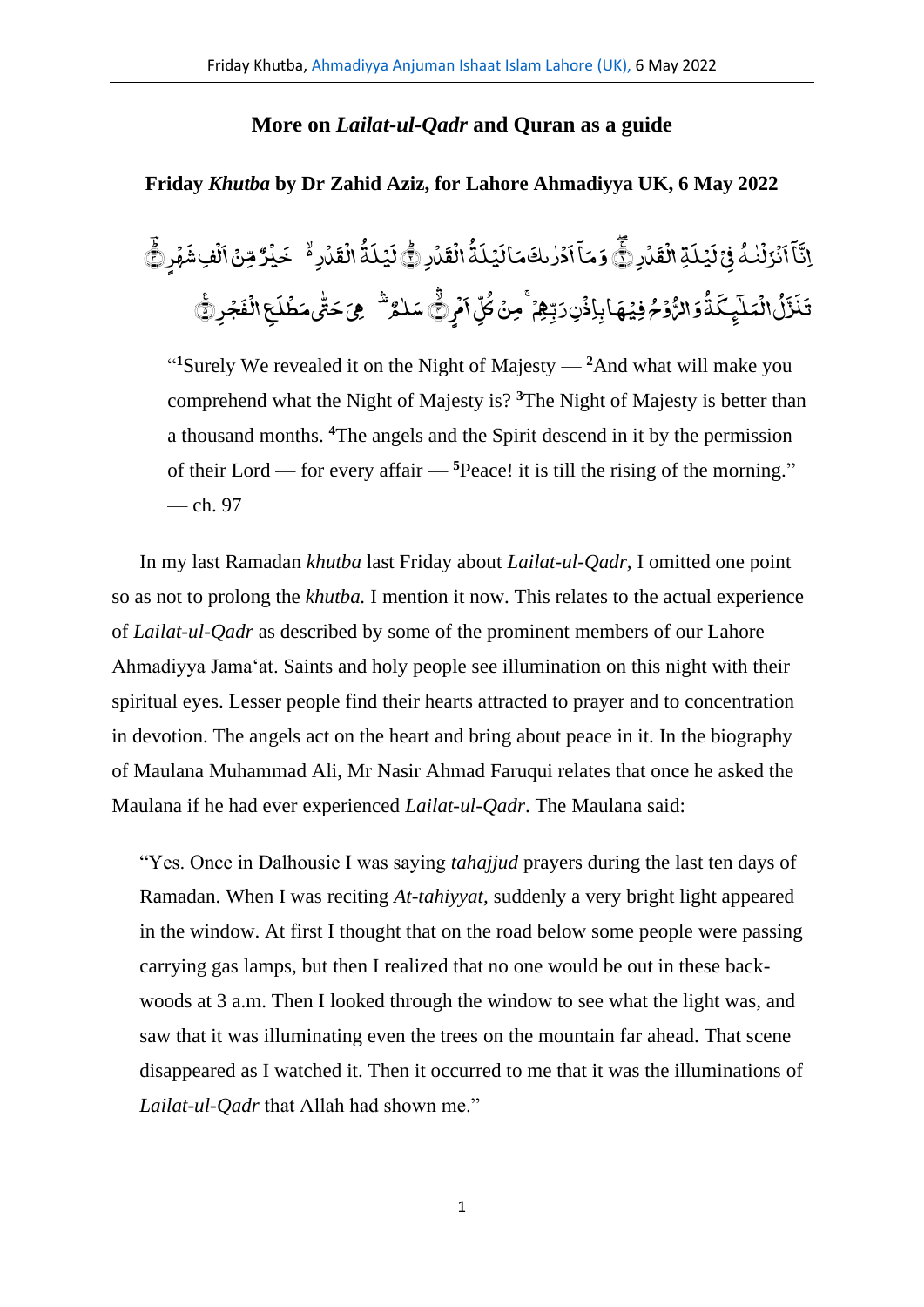(*Note:* Dalhousie is a mountainous town in India where people from the Punjab, including Maulana Muhammad Ali, along with some other members of the *Jama'at,* and their families, used to spend the summer months until the partition of India in 1947.)

Mr Faruqui further relates:

"Once in Karachi in 1950, again during the last ten days of Ramadan, it was the night of the 29th. During *tahajjud* prayer I found myself deeply engrossed and felt as if my soul was melting away at Allah's threshold. I was in the state that I did not want to rise up from *sajdah*. During the pre-dawn meal, where the Hazrat Maulana was also present, I said to him that I thought this night had been the *Lailat-ul-Qadr.* He replied:

"I think so as well. Last night when I was saying the *Isha* prayer, after reciting the .<br>تِّ الۡقَدۡرِ *Fatiha* the verse .<br>, ់<br>ទ َّ ل ی .<br>, .<br>بر اَنۡزَلۡنٰٰمُ فِیۡۖ { <u>់</u> ف ٰ <u>់</u> .<br>, ۤ آ دَّةِ) came again and again to the tip of my tongue but I recited some other verses. During *tahajjud* just now, when I was reciting the *darood,* suddenly a light spread in front of my eyes. I looked up and saw that the sky and the clouds were illuminated by this light. After a short while this scene disappeared." (*A Mighty Striving,* pages 520–521)

Remember, however, that this is a man who was regular in saying *Tahajjud* prayers everyday all his life. Once a guest staying in his house saw him saying *tahajjud* prayers in another room. The guest stood outside and watched him through the partly open door. The Maulana took so long even just in his *rakū'* and *sajdah* that the guest got tired and had to sit down! It is also recorded in his biography:

"Whenever anyone in his house woke at night, they would hear a melodious, wonderful sound of the Maulana's heart-felt crying and supplicating, which included glorification, praise and sanctification of the Almighty. It is God alone Who knows if at that time he was in this world or in another world, but his voice was like that of one who is cut off from this world and all its trappings, and was elsewhere, having lost himself in the Divine Being, and expressing before Him the pain and concern in his heart."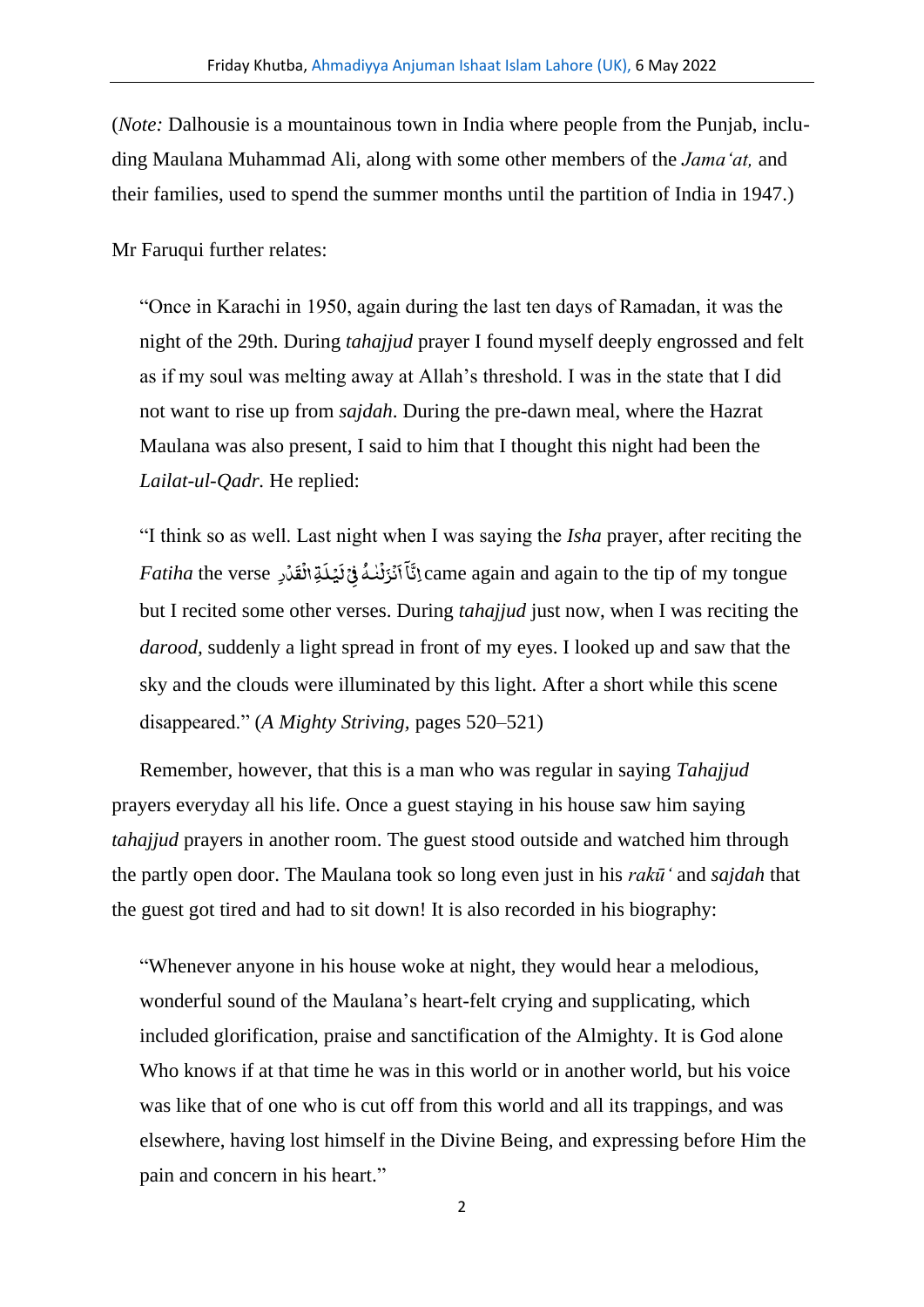In my *Eid-ul-Fitr khutba* on Monday, I curtailed the discussion of a certain point, and I cover it further now. I had recited the verse which begins:

َّ ِسو ا َّ ِلن یل ً د ُ ہ ُ ن ٰ ا رۡ ُ ق ۡ ِہال ۡ ِفی َّ ِل ز ۡ ن ُ ا ۤ ِذیۡ َّ ال َّ ان َّ ض َّ م َّ ر ُ ر ۡ ہ َّ ش َّ یو ٰ د ُ ہ ۡ ال ِنَّ ٍتم ٰ ن ِ ی َّ ب ا َّ ق ۡ ر ُ ف ۡ ال ُ م ُ ک ۡ ِمن َّ ِ د ہ َّ ش نۡ َّ م َّ ِنۚف ُ ہ ۡ م ُ ص َّ ی ۡ ل َّ ف رَّ ۡ ہ َّ الش ...

"The month of Ramadan is that in which the Quran was revealed, a guidance to mankind and clear proofs of the guidance and the Criterion." ch. 2, v. 185.

I mentioned that the Quran is called here a guidance for mankind, سِ ا َّ ِلن l. و<br>ملگي <u>ٿر</u> rather than a guidance only for believers or Muslims. However, in the beginning of ch. 2 the Quran says that this Book is "a guide to those who keep their duty" or ی ً د ُ ہ ِ<br>قِیْنَ .<br>, ِ<br>ِ<br>لِيُمَّدُّ , u<br>ب ل . The word *muttaqī* is generally taken to mean a person who is very careful and particular in observing the commandments of religion, about whom we cannot imagine that he could commit an act which is prohibited in Islam. Does this mean that the Quran is a guide **only for Muslims,** and indeed for **only** those Muslims who are already thorough and meticulous in following the religion of Islam? The answer, on the one hand, is that certainly the Quran always remains a source of guidance to a person no matter how righteous and dutiful he may be. No one can ever cease to need the guidance of the Quran because he has reached such a high stage of righteousness that he no longer needs more guidance. A person's progress is without any limits, and the further he rises the more he wishes to rise. There is a prayer in the Quran, "Our Lord, make perfect for us our light" (66:8), which is said by those who have entered paradise. This means that no matter how much light a person has received, and in which he is walking on the right path, there is yet more light that he will ask for.

I said above that this is the answer *on the one hand*. On the other hand, there is a vast and overwhelming majority of people who are considered to be, and who actually consider themselves to be, far, very far from being *muttaqī.* As the Quran is "a guide to those who keep their duty", those who are *muttaqī,* does this verse mean that the

3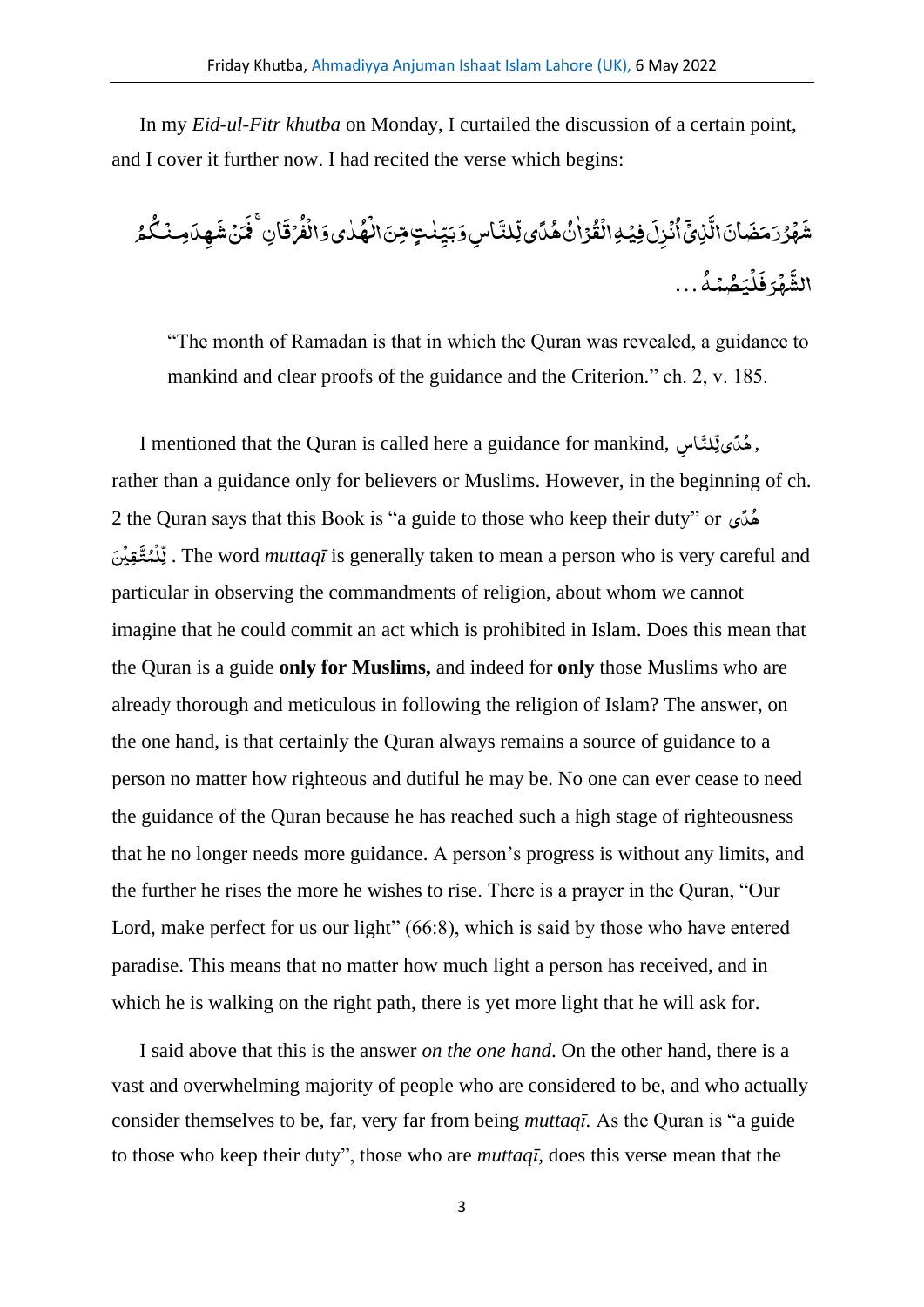Quran cannot guide them? The answer to this is that we are misunderstanding what is meant by a *muttaqī?* The Quran tells us: "So keep your duty to Allah *as much as you can,* and hear and obey and spend (on good works); it is better for your souls" (64:16). The words at the beginning of this verse are as follows in Arabic: *fa-ttaqu-allāha mastaṭa'tum.* So being a *muttiqī* is a matter of how much you can try to be *muttaqī.* A novice who makes a serious effort to find guidance is a *muttaqī* at his own level. But if he is not serious about it, then he is himself preventing the Quran from acting as his guide. If the learner doesn't care, then the teacher cannot benefit him. So the Quran is in fact a guide to all mankind, Muslims and non-Muslims, the good ones and the less good ones. This makes it our duty to take it to all mankind. But whoever it reaches, it is also that person's responsibility to apply himself as much as he can to learn from it.

After saying that the Quran is a guidance for all mankind, the above verse tells us that the Quran is "clear proofs of the guidance". In other words, the Quran provides arguments and reasons for all its teachings. The Founder of the Ahmadiyya Movement, Hazrat Mirza Ghulam Ahmad, has laid much stress on this quality of the Quran. When he wrote his first book, *Barahin Ahmadiyya,* he stated at the beginning: "all the arguments and evidence that I have put forward in this book to show that the Holy Quran is from God and that the Holy Prophet's mission was true and was from God … have all been taken from the same sacred scripture, the Holy Quran. I have neither given any argument based on my own speculation nor made any claim not contained in the Book. … Any reasonable person can understand that it is the duty of a sacred scripture itself to put forward whatever claim it seeks to make regarding its status as a revealed book and to support that with convincing arguments; in the same way, the book itself should provide clear and compelling proof of the validity of its principles. It should not be that the revealed book stays silent and speechless when it comes to the proof of its claims and the establishment of its principles by sound reasoning, but that someone else has to come forward to plead and promote its cause."

The Quran has pointed to evidence of various kinds to show that God exists and He is One, and why there cannot be several gods, and to show that the Quran itself has been revealed by God and that the Holy Prophet Muhammad was true in his claim to

4